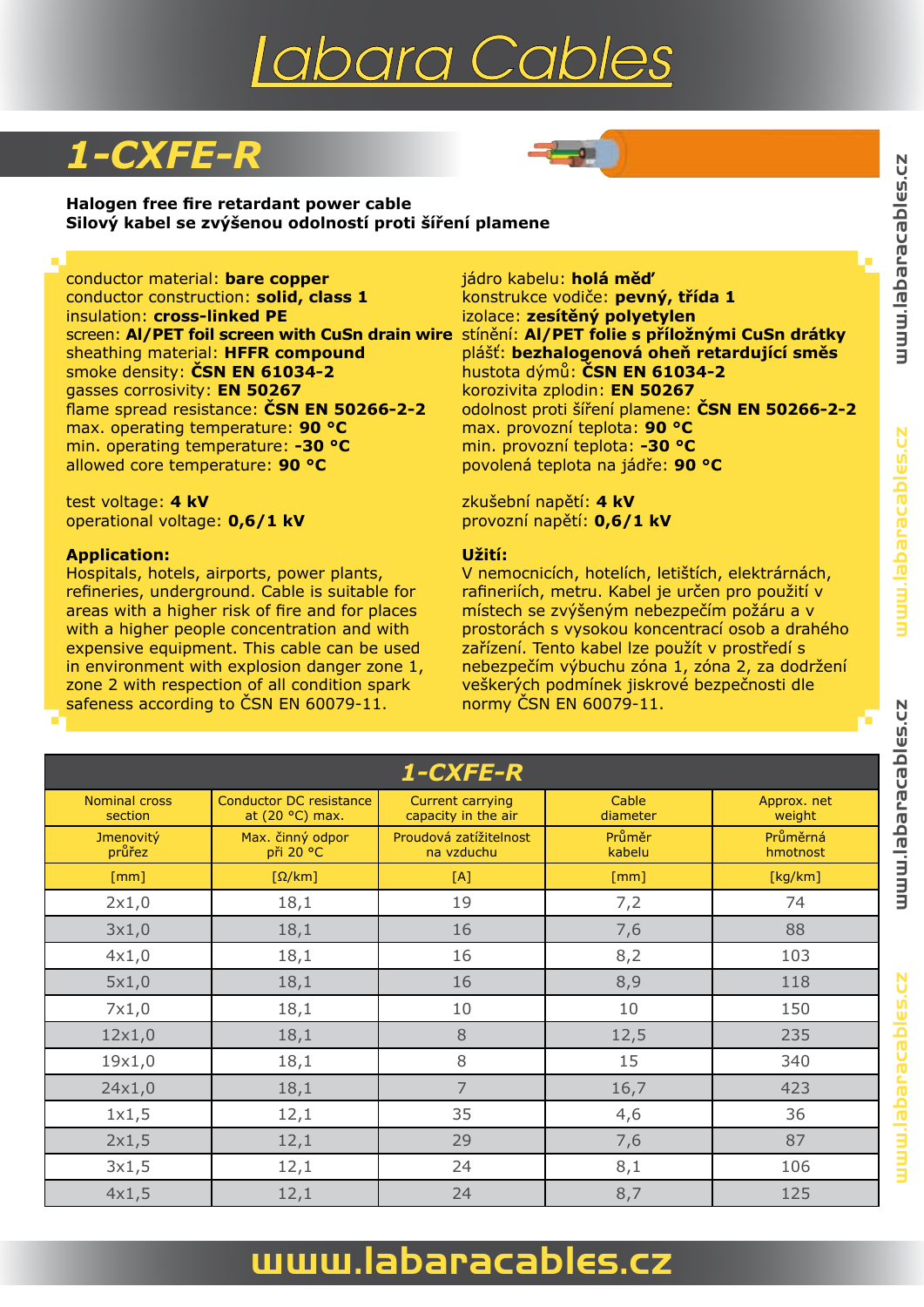# Iabara Cables

| 1-CXFE-R<br>uuu labaracables.cz |                                                   |                                                |                   |                       |  |  |
|---------------------------------|---------------------------------------------------|------------------------------------------------|-------------------|-----------------------|--|--|
| <b>Nominal cross</b><br>section | <b>Conductor DC resistance</b><br>at (20 °C) max. | <b>Current carrying</b><br>capacity in the air | Cable<br>diameter | Approx. net<br>weight |  |  |
| Jmenovitý<br>průřez             | Max. činný odpor<br>při 20 °C                     | Proudová zatížitelnost<br>na vzduchu           | Průměr<br>kabelu  | Průměrná<br>hmotnost  |  |  |
| [mm]                            | $[\Omega/km]$                                     | [A]                                            | [mm]              | [kg/km]               |  |  |
| 5x1,5                           | 12,1                                              | 24                                             | 9,7               | 152                   |  |  |
| 7x1,5                           | 12,1                                              | 15                                             | 10,6              | 187                   |  |  |
| 12x1,5                          | 12,1                                              | 12                                             | 13,3              | 297                   |  |  |
| 19x1,5                          | 12,1                                              | 11                                             | 16                | 437                   |  |  |
| 24x1,5                          | 12,1                                              | 10                                             | 17,8              | 544                   |  |  |
| 30x1,5                          | 12,1                                              | 10                                             | 19,6              | 667                   |  |  |
| 1x2,5                           | 7,41                                              | 50                                             | 5,0               | 47                    |  |  |
| 2x2,5                           | 7,41                                              | 38                                             | 8,4               | 111                   |  |  |
| 3x2,5                           | 7,41                                              | 32                                             | 9                 | 139                   |  |  |
| 4x2,5                           | 7,41                                              | 32                                             | 10                | 175                   |  |  |
| 5x2,5                           | 7,41                                              | 32                                             | 11                | 211                   |  |  |
| 7x2,5                           | 7,41                                              | 21                                             | 12                | 266                   |  |  |
| 12x2,5                          | 7,41                                              | 17                                             | 15,1              | 427                   |  |  |
| 19x2,5                          | 7,41                                              | 16                                             | 18,5              | 645                   |  |  |
| 24x2,5                          | 7,41                                              | 13                                             | 20,5              | 804                   |  |  |
| 1x4                             | 4,61                                              | 62                                             | 5,5               | 64                    |  |  |
| 2x4                             | 4,61                                              | 51                                             | 9,6               | 154                   |  |  |
| 3x4                             | 4,61                                              | 42                                             | 10,2              | 197                   |  |  |
| 4x4                             | 4,61                                              | 42                                             | 11,3              | 249                   |  |  |
| 5x4                             | 4,61                                              | 42                                             | 12,3              | 294                   |  |  |
| 7x4                             | 4,61                                              | 28                                             | 13,6              | 377                   |  |  |
| 12x4                            | 4,61                                              | 23                                             | 17,3              | 623                   |  |  |
| 1x6                             | 3,08                                              | 79                                             | 5,9               | 84                    |  |  |
| 2x6                             | 3,08                                              | 64                                             | 10,6              | 205                   |  |  |
| 3x6                             | 3,08                                              | 53                                             | 11,3              | 266                   |  |  |
| 4x6                             | 3,08                                              | 53                                             | 12,2              | 330                   |  |  |
| 5x6                             | 3,08                                              | 53                                             | 13,4              | 394                   |  |  |
| 1x10                            | 1,83                                              | 107                                            | 6, 8              | 124                   |  |  |
| 2x10                            | 1,83                                              | 86                                             | 12,4              | 293                   |  |  |
| 3x10                            | 1,83                                              | 74                                             | 13,2              | 390                   |  |  |
| 4x10                            | 1,83                                              | 74                                             | 14,4              | 491                   |  |  |
| 5x10                            | 1,83                                              | 74                                             | 16                | 602                   |  |  |
| 1x16                            | 1,15                                              | 147                                            | 7,6               | 180                   |  |  |
| 2x16                            | 1,15                                              | 110                                            | 14                | 413                   |  |  |
| 3x16                            | 1,15                                              | 98                                             | 15                | 563                   |  |  |

## www.labaracables.cz